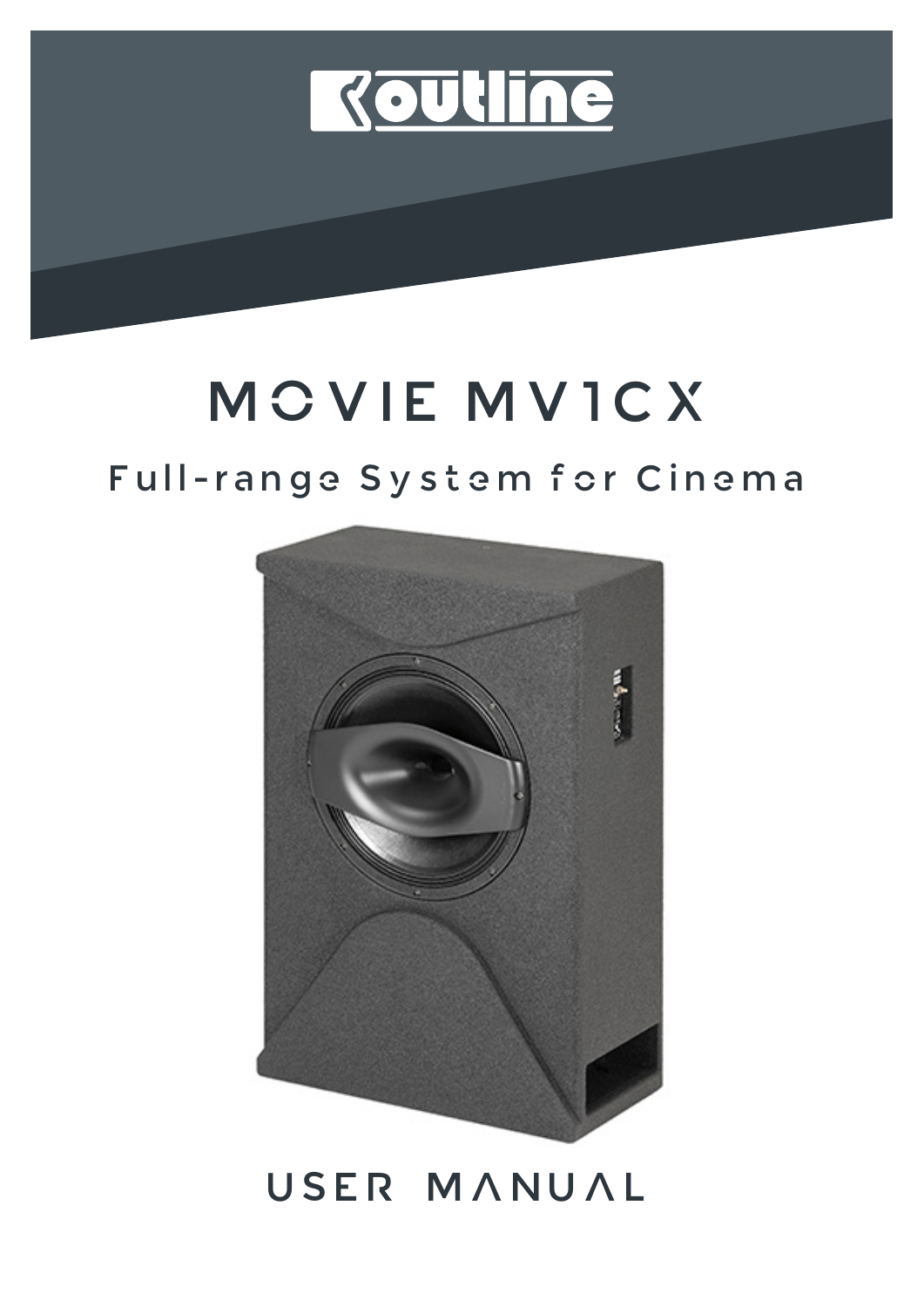

#### SAFETY REGULATIONS

Please read this manual carefully and in its entirety. It contains important information regarding safety issues, including guidelines for general safe use of rigging systems as well as advisories on government regulations and liability laws. The suspension of large, heavy objects in public places is subject to numerous laws and regulations at the national/ federal, state/provincial, and local levels. The user must assume the responsibility for making sure that the use of any rigging system and its components in any particular circumstance or venue conform to all applicable laws and regulations in force at the time.

#### GENERAL SAFETY RULES

- Carefully read this manual in all its parts
- Respect the working load limits and maximum configurations of the elements and of any third-party component (such as suspension points, motors, rigging accessories, etc...)
- Do not incorporate any accessory not provided by Outline; all damaged or defective components must be replaced only by equivalent parts approved by Outline
- Ensure personnel health and safety, ensure that no one is standing under the system during the installation, ensure that all personnel involved in the installation are equipped with personal safety devices
- Always double check that the elements are correctly connected before suspending the system.

The rigging elements are easy to use, however the installation shall be carried out only by qualified personnel that are familiar with the rigging techniques, safety recommendations and with the instructions described in this manual.

All mechanical components are subject to wear and tear over prolonged use as well as corrosive agents, impacts or inappropriate use. For this reasons users have the responsibility to adopt and adhere to a schedule of inspections and maintenance. Key components (screws, connecting pins, welded points, rigging bars) must be inspected before every use. Outline strongly recommends to carefully inspect the system components at least once a year, reporting in a written document the date, the name of the inspector, the points checked and any anomalies discovered.

#### DISPOSAL OF WASTE MATERIALS

Your product is designed and manufactured Your product is designed die ...<br>We with high quality materials and componen**ts**, which can be recycled and reused. When this crossed-out wheeled bin symbol is attached to a product, it means the product is covered by the European Directive 2012/19/EU and subsequent amendments. This means that the product must NOT be disposed of with other household-type wa-

ste. It is the users' responsibility to dispose of their waste electrical and electronic equipment by handing it over to an approved reprocessor. For more information about where you can send your equipment for recycling, please contact your local distributor. The correct disposal of your old product will help prevent potential negative consequences for the environment and human health.

#### CONFORMITY AND WARRANTY

 $\overline{2}$ 

All the Outline electro-acoustic and electro-Alt the outline electro-acoustic and electro-<br>• nic devices are in conformity with the provisions of EC/EU directives (as stated in our CE declaration of conformity).

The CE declaration of conformity is attached to the product warranty certificate and is shipped with the product.

OUTLINE S.R.L. Via Leonardo da Vinci, 56 25020 Flero (Brescia) Italy Tel.: +39 030.3581341 Fax +39 030.3580431 info@outline.it

www.outline.it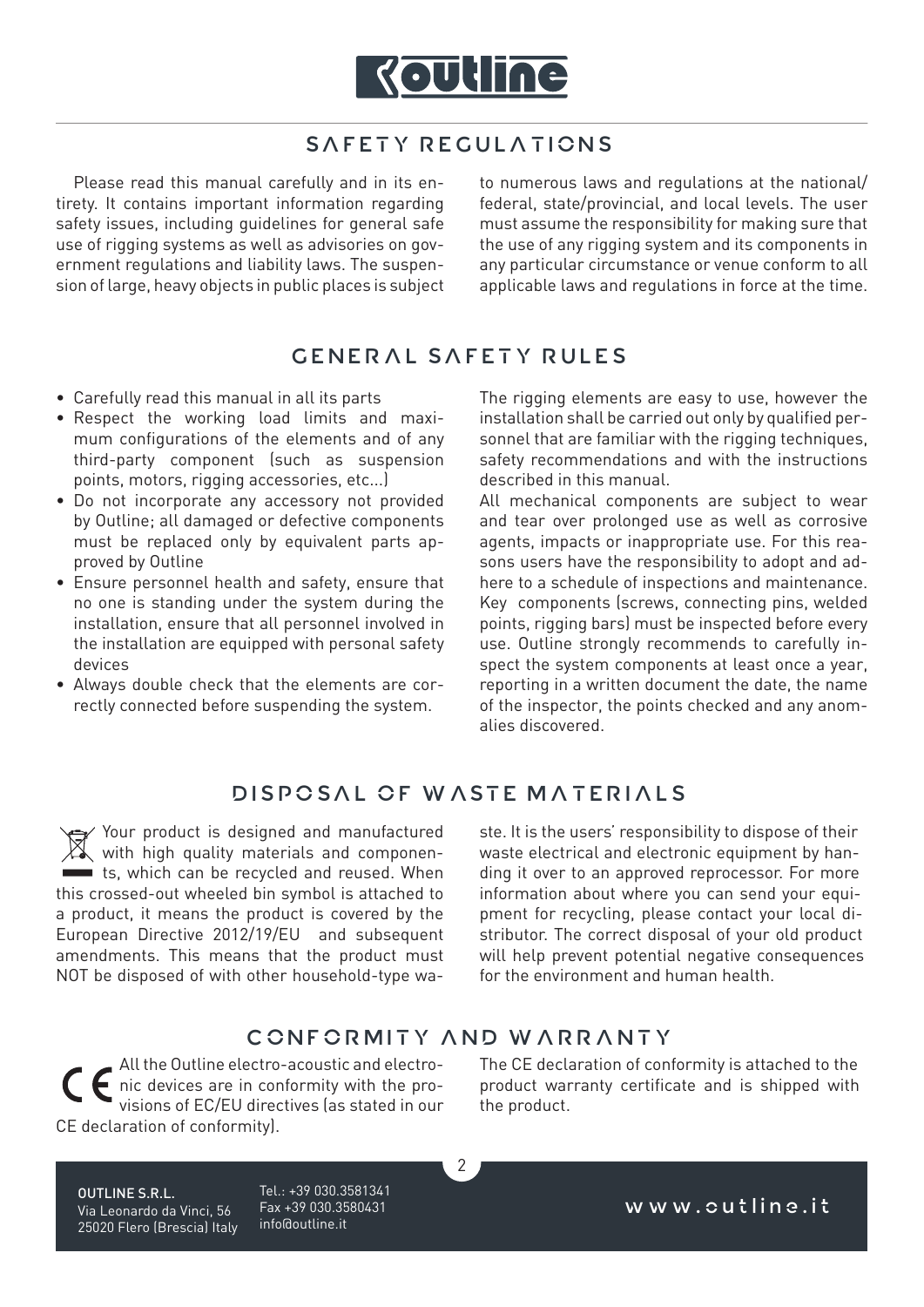

#### AMPLIFIER CONNECTION

Movie MV1CX mounts a 15" bass woofer and a 3" diaphragm compression driver. The woofer is bass-reflex loaded and the compression driver is horn loaded and is coaxial to the woofer. The internal cross-over allows this loudspeaker to be fully driven by a single amplifier channel. The system features a two-way cross-over, which means a high-pass section for the compression driver and a low-pass section for the woofer.

This speaker finds its best application as the main component of an L-C-R system in small/medium cinemas.

The system requires adequate amplification and external processing to protect the components from high input signals and low frequencies and to achieve the best performance.



### MCUNTING INSTRUCTIONS

This system can be stacked on the ground or on any stable support.





OUTLINE S.R.L. Via Leonardo da Vinci, 56 25020 Flero (Brescia) Italy Tel.: +39 030.3581341 Fax +39 030.3580431 info@outline.it

www.outline.it